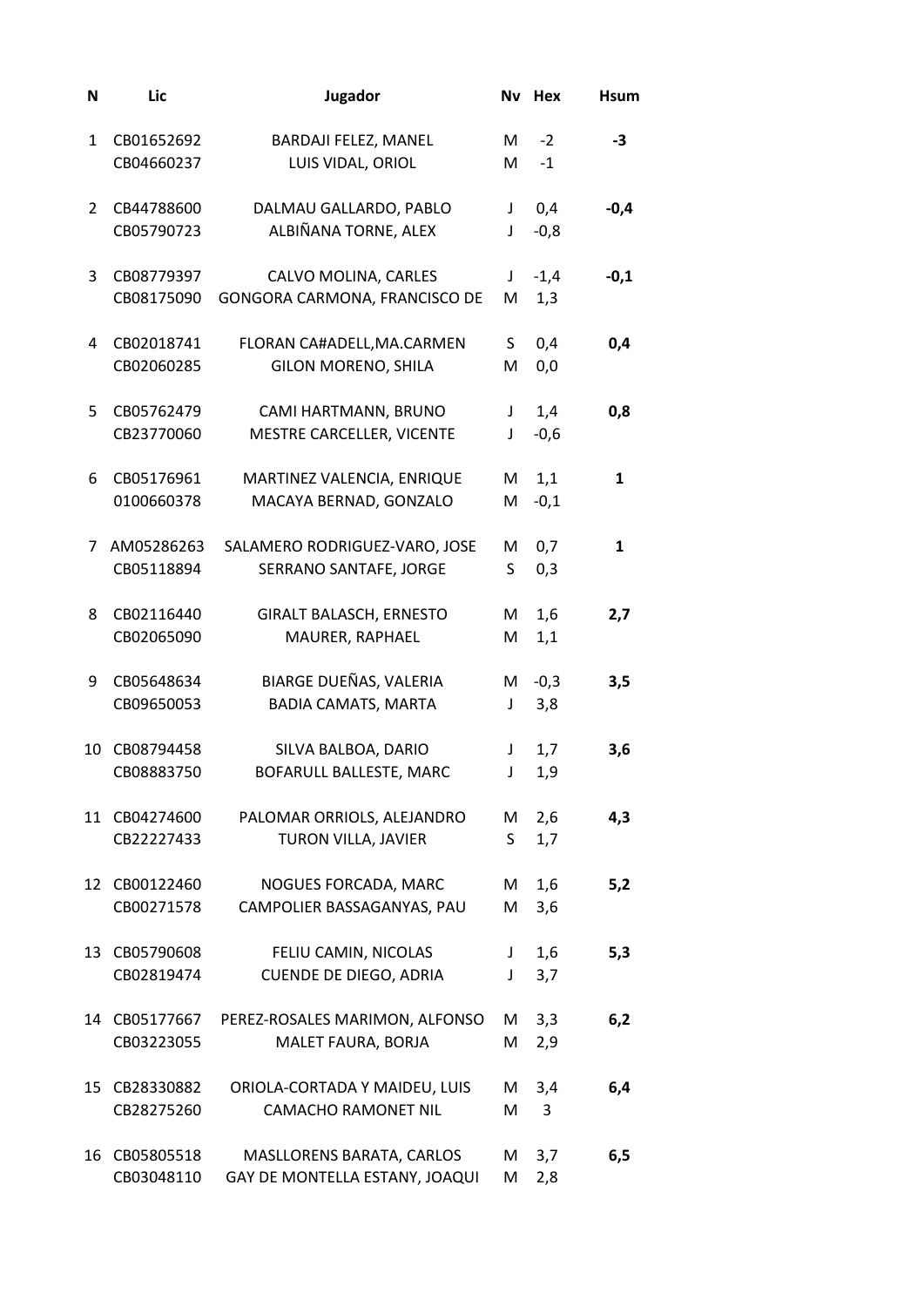| 17 | CB05047253    | <b>VALLS FONTANALS, LUIS</b>   | S   | 5,4            | 7,5  |
|----|---------------|--------------------------------|-----|----------------|------|
|    | CB05066829    | MARTINEZ CAMPOS, JUAN-JOSE     | S   | 2,1            |      |
| 18 | CB05020059    | URIACH TORELLO, ENRIQUE        | S   | 2,9            | 7,5  |
|    | CB05916404    | JIMENEZ-QUESADA VISEDO, DANIEL | S   | 4,6            |      |
| 19 | CB02172800    | <b>BACH, PHILIPPE</b>          | S   | 3,8            | 7,6  |
|    | CB02012588    | <b>BEL WELSCH ALBERTO</b>      | S   | 3,8            |      |
| 20 | CB05336662    | URIACH MONTORO, ENRIQUE        | M   | 5              | 8,2  |
|    | CB07332363    | CASES POLO, ALBERT             | M   | 3,2            |      |
| 21 | CB03268280    | BERTRAN VALLS, JOSE-FELIPE     | M   | 4,2            | 8,5  |
|    | CB03268285    | FELIU LEMONNIER, JOAQUIN       | M   | 4,3            |      |
| 22 | CB05022595    | ROSSELLO NOGUER, ANTONIO       | S   | 6,7            | 8,7  |
|    | CB05992503    | <b>GRAHAM, IAN FRANK</b>       | S   | $\overline{2}$ |      |
| 23 | CB00502025    | RIERA ROIG, MIQUEL             | M   | 3,4            | 8,7  |
|    | CB05274604    | SUQUE CAMIN, ARTURO            | M   | 5,3            |      |
|    | 24 VB02660069 | OLASO DE LA RICA, MIGUEL       | M   | 4,9            | 8,8  |
|    | CB03120573    | VALLET SEGURA, ALEJO           | M   | 3,9            |      |
| 25 | CB01118977    | TUSQUETS GONZALEZ, INÉS        | M   | 0,3            | 9,6  |
|    | CB05178707    | DE LA RIVA VALLS, ANA          | M   | 9,3            |      |
| 26 | CB05336466    | CLOS SALDON, VICTOR            | M   | 5,7            | 9,9  |
|    | CB05766894    | SUAREZ GRANADOS, CESAR         | M   | 4,2            |      |
| 27 | CB33641310    | LLORENS VIDAL, CARLES          | М   | 4,1            | 9,9  |
|    | CB01924077    | VIDAL PIDEVALL, JOAN           | M   | 5,8            |      |
| 28 | CB05901030    | MATEO VILLARONGA, CLOE         | J   | 2,7            | 10,2 |
|    | CB05899857    | EXPOSITO COMA, CRISTINA        | J   | 7,5            |      |
| 29 | CB22116773    | <b>ESCUDE LLUSCA, JORDI</b>    | S — | 3,8            | 11,4 |
|    | CB00122912    | LABRADOR ELIAS, CARLOS         | S.  | 7,6            |      |
| 30 | CB01650785    | CLAVERIA ESPUIS, CARLOS        |     | M 4,5          | 11,6 |
|    | CB01231692    | FEU SOLANELLES, ALBERT         | M   | 7,1            |      |
| 31 | CB05334720    | FERRERO RODRIGUEZ, JORDI       |     | M 5,7          | 12,5 |
|    | CB23887356    | TUSELL VILADOT, POL            | M   | 6,8            |      |
| 32 | CB00641079    | <b>BAINAD PUIG, EDUARD</b>     |     | M 12,2         | 12,9 |
|    | CB00946979    | RAMOS VIÑOLAS, EDUARD          | M   | 0,7            |      |
| 33 | CB05017300    | BREMON FERNANDEZ-AYALA, LEOPOL | S.  | 7,2            | 13   |
|    | CB01014961    | BEASCOA AMAT, PATXI            | S.  | 5,8            |      |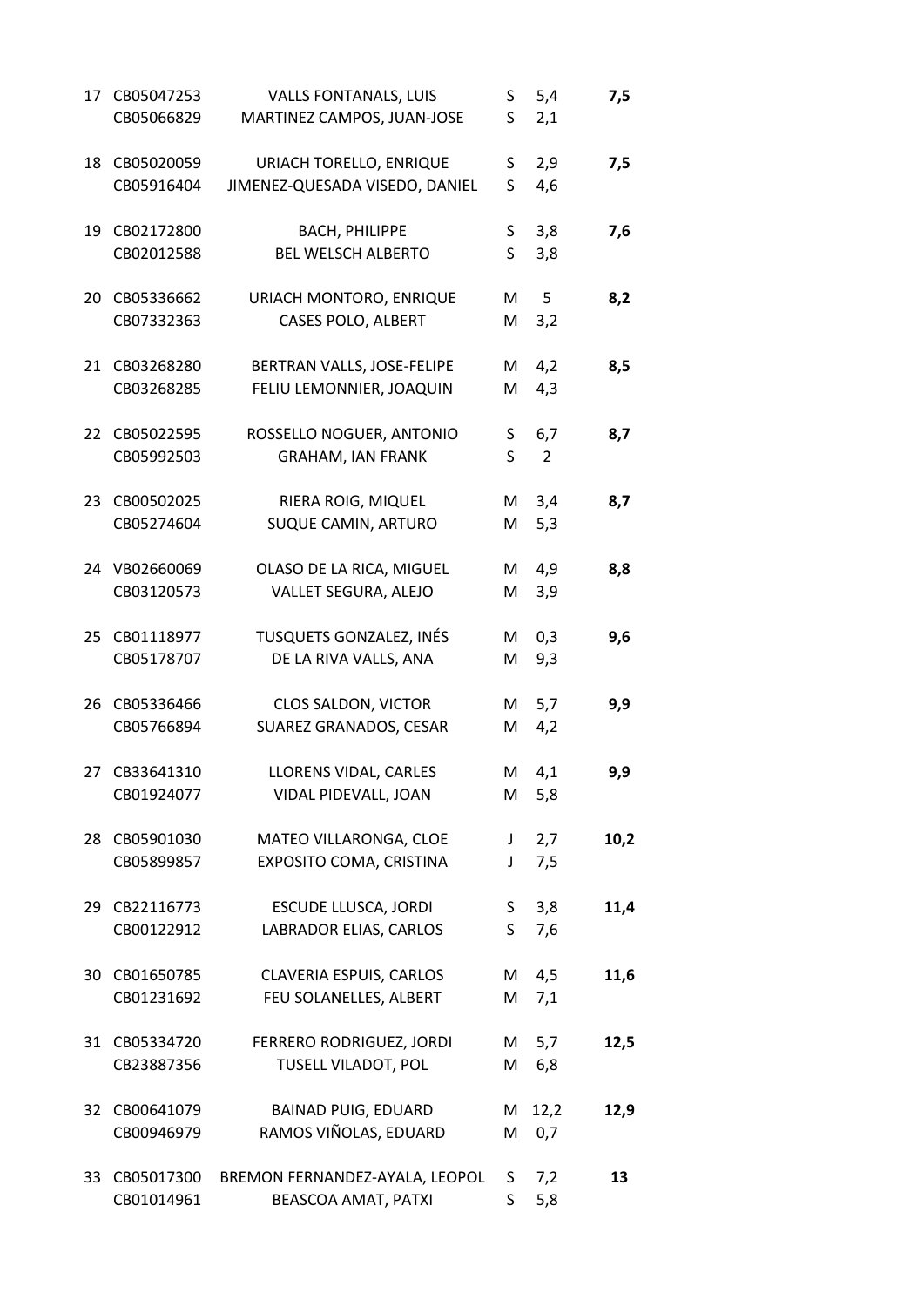| 34 | CB01035145<br>CB22118539 | SALLENT GARRIGA, RAIMOND<br>MARSAL COLOM, IGNACIO | S<br>S | 7,3      | 13   |
|----|--------------------------|---------------------------------------------------|--------|----------|------|
|    |                          |                                                   |        | 5,7      |      |
| 35 | CB05175161               | SCHRODER QUIJANO, PANCHO                          | S      | 5,6      | 13,8 |
|    | CB22179089               | VAZQUEZ PEREZ-ROSALES, MANUEL A                   | S      | 8,2      |      |
| 36 | CB08764019               | AGUILO CLOSA, JUAN JOSE                           | M      | 6,2      | 13,8 |
|    | CB01180202               | <b>GRACIA ROCAFORT, VICTOR</b>                    | M      | 7,6      |      |
| 37 | CB00899068               | FARRIOLS COLOMINAS, ALEJO                         | M      | 7,5      | 14   |
|    | CB05896813               | PALAZZI ESCUBOS, SANTOS                           | M      | 6,5      |      |
| 38 | CB08914706               | MAS FAURA, GUILLEM                                | M      | 10,8     | 14,3 |
|    | GC00891118               | PUJOL CHAVARRIA, JAUME                            | M      | 3,5      |      |
| 39 | CB05014078               | LOPEZ DE LAMADRID MORANTE, ALV                    | S      | 6,1      | 14,7 |
|    | CB05512897               | LOPEZ DE LAMADRID HDEZ., BOSCO                    | M      | 8,6      |      |
| 40 | CB00926213               | MARQUEZ GARCIA, MARC                              | S.     | 9,9      | 17,2 |
|    | CB04911084               | <b>GODOY PEREZ, ALBERTO</b>                       | M      | 7,3      |      |
| 41 | CB08337956               | BLANCO FERNANDEZ, OSCAR JAVIER                    | S      | 8,8      | 18,3 |
|    | CB08660162               | DALLEMAGNE GUILLAUME                              | S      | 9,5      |      |
| 42 | CB01986552               | SALLENT TONIJOAN, JOAN                            | M      | 15,2     | 19,3 |
|    | CB01333184               | <b>GALLEMI CATALA, JORDI</b>                      | Μ      | 4,1      |      |
| 43 | CB05178706               | <b>GUELL LOPEZ, PABLO</b>                         | S      | 11       | 19,9 |
|    | CB05122683               | BORES-LEONORI MONTAL, CARLOS                      | S.     | 8,9      |      |
| 44 | CB05896725               | MENDIZABAL CARRILLO, HARITZ                       | L      | 10,3     | 20   |
|    | CBB1131387               | MENDIZABAL RIVAS, EKAITZ                          | M      | 9,7      |      |
| 45 | CB01920085               | MILLAN FERNANDEZ, ORIOL                           | M      | 11       | 21   |
|    | CB01654375               | ROCA PADROS, ALEJANDRO                            | M      | 10       |      |
| 46 | CB01958102               | PORTABELLA MOLINA, LUCAS                          | M      | 14,8     | 21   |
|    | CB01330937               | SALLENT TONIJUAN, XAVIER                          | M      | 6,2      |      |
| 47 | CB08172432               | CARULLA GARCIA, JAUME                             | S.     | 11,5     | 21,3 |
|    | CB08271456               | <b>IBORRA JOVE RAUL</b>                           | S.     | 9,8      |      |
| 48 | CB05228455               | BORES-LEONORI PUIG-LA CALLE, I                    | M      | 11,4     | 21,5 |
|    | CB05046439               | BORES-LEONORI MONTAL, IGNACIO                     | S      | 10,1     |      |
| 49 | CB05969800               | TORRAS CORTADA, ALBERT                            |        | $M$ 10,1 | 22,4 |
|    | CB05934697               | ENCINAS RODRIGUEZ, MARC                           | M      | 12,3     |      |
| 50 | CB08122450               | VICENT FERRER, ALBERTO                            | S.     | 11,7     | 23,5 |